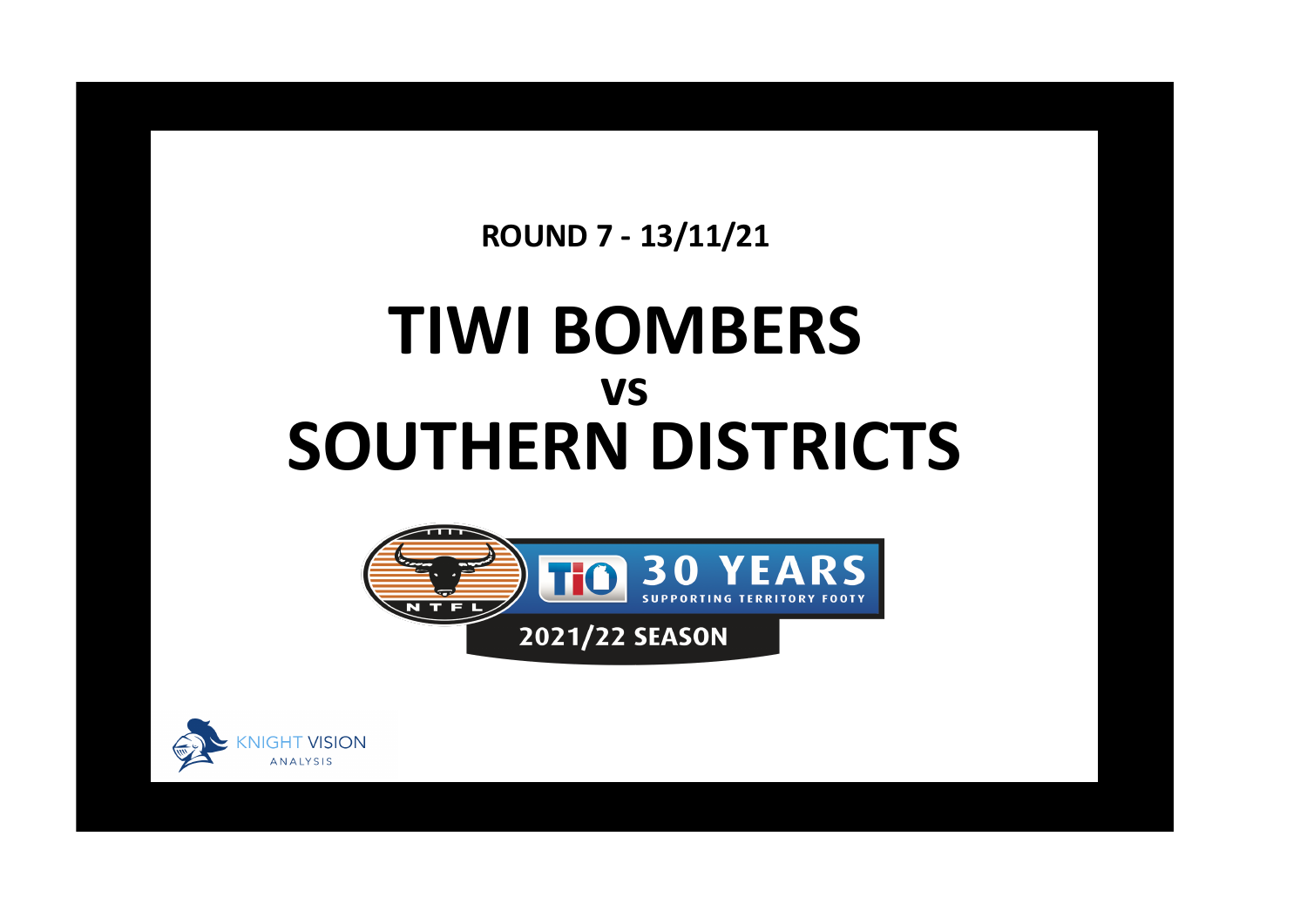|              |                         | <b>Tiwi Bombers</b> |                |                         |                          |                |                | <b>Southern Districts</b> |                |                | <b>Differential</b> |                |                |                |              |  |  |
|--------------|-------------------------|---------------------|----------------|-------------------------|--------------------------|----------------|----------------|---------------------------|----------------|----------------|---------------------|----------------|----------------|----------------|--------------|--|--|
| Q1           | Q <sub>2</sub>          | Q <sub>3</sub>      | Q4             | <b>TOTAL</b>            |                          | Q1             | Q <sub>2</sub> | Q <sub>3</sub>            | Q4             | <b>TOTAL</b>   | Q1                  | Q <sub>2</sub> | Q <sub>3</sub> | Q <sub>4</sub> | <b>TOTAL</b> |  |  |
| 31           | 50                      | 37                  | 37             | 155                     | <b>Kicks</b>             | 55             | 49             | 49                        | 47             | 200            | $-24$               | $+1$           | $-12$          | $-10$          | $-45$        |  |  |
| 15           | 15                      | 14                  | 9              | 53                      | <b>Handballs</b>         | 40             | 30             | 25                        | 29             | 124            | $-25$               | $-15$          | $-11$          | $-20$          | $-71$        |  |  |
| 46           | 65                      | 51                  | 46             | 208                     | <b>Disposals</b>         | 95             | 79             | 74                        | 76             | 324            | $-49$               | $-14$          | $-23$          | $-30$          | $-116$       |  |  |
| 2.07         | 3.33                    | 2.64                | 4.11           | 2.92                    | <b>K:H Ratio</b>         | 1.38           | 1.63           | 1.96                      | 1.62           | 1.61           | $+0.69$             | $+1.70$        | $+0.68$        | $+2.49$        | $+1.31$      |  |  |
| 58%          | 54%                     | 57%                 | 65%            | 58%                     | Kick Eff. %              | 78%            | 65%            | 69%                       | 60%            | 69%            | $-20%$              | $-11%$         | $-13%$         | $+5%$          | $-10%$       |  |  |
| 73%          | 73%                     | 64%                 | 89%            | 74%                     | <b>Handball Eff. %</b>   | 88%            | 90%            | 76%                       | 72%            | 82%            | $-14%$              | $-17%$         | $-12%$         | $+16%$         | $-9%$        |  |  |
| $\mathbf{2}$ | $\overline{ }$          | 4                   | 3              | 16                      | <b>Clangers</b>          | 3              | $\overline{2}$ | 8                         | 6              | 19             | $-1$                | $+5$           | $-4$           | $-3$           | $-3$         |  |  |
| 20           | 26                      | 22                  | 17             | 85                      | <b>Cont. Poss</b>        | 27             | 21             | 34                        | 27             | 109            | $-7$                | $+5$           | $-12$          | $-10$          | $-24$        |  |  |
| 27           | 38                      | 29                  | 29             | 123                     | <b>Unc. Poss</b>         | 68             | 56             | 43                        | 50             | 217            | $-41$               | $-18$          | $-14$          | $-21$          | $-94$        |  |  |
| 11           | 18                      | 15                  | 9              | 53                      | <b>Marks</b>             | 20             | 19             | 19                        | 18             | 76             | $-9$                | $-1$           | $-4$           | $-9$           | $-23$        |  |  |
| 9            | 17                      | 14                  | 9              | 49                      | <b>Unc. Marks</b>        | 20             | 16             | 14                        | 17             | 67             | $-11$               | $+1$           | $\Omega$       | $-8$           | $-18$        |  |  |
| 2            | $\mathbf{1}$            | 1                   | 0              | 4                       | <b>Cont. Marks</b>       | $\mathbf{0}$   | 3              | 5                         | 1              | 9              | $+2$                | $-2$           | $-4$           | $-1$           | $-5$         |  |  |
| 1            | $\overline{2}$          | $\overline{2}$      | $\overline{2}$ | $\overline{7}$          | Int. Marks               | $\Omega$       | $\overline{2}$ | 3                         | $\overline{2}$ | $\overline{7}$ | $+1$                | $\mathbf{0}$   | $-1$           | $\mathbf{0}$   | $\mathbf{0}$ |  |  |
| 1            | $\Omega$                | 4                   | $\Omega$       | 5                       | <b>F50 Marks</b>         | 7              | 8              | 7                         | 6              | 28             | $-6$                | $-8$           | $-3$           | $-6$           | $-23$        |  |  |
| 10           | 8                       | 7                   | 8              | 33                      | <b>Handball Receives</b> | 34             | 26             | 18                        | 22             | 100            | $-24$               | $-18$          | $-11$          | $-14$          | $-67$        |  |  |
| 15           | 19                      | 13                  | 11             | 58                      | <b>Groundball Gets</b>   | 23             | 17             | 26                        | 22             | 88             | $-8$                | $+2$           | $-13$          | $-11$          | $-30$        |  |  |
| 6            | $\mathbf{0}$            | 4                   | 4              | 14                      | <b>Hitouts</b>           | 9              | 9              | $\overline{7}$            | 9              | 34             | $-3$                | $-9$           | $-3$           | $-5$           | $-20$        |  |  |
| 4            | 3                       | 5                   | 5              | 17                      | <b>Clearances</b>        | 9              | 6              | 7                         | 9              | 31             | $-5$                | $-3$           | $-2$           | $-4$           | $-14$        |  |  |
| 13           | $\overline{7}$          | 17                  | 8              | 45                      | <b>Tackles</b>           | 8              | 10             | 10                        | 8              | 36             | $+5$                | $-3$           | $+7$           | $\mathbf{0}$   | $+9$         |  |  |
| 4            | $\mathbf{1}$            | 4                   | 5              | 14                      | <b>One Percenters</b>    | 4              | 5              | 7                         | 3              | 19             | $\mathbf{0}$        | $-4$           | $-3$           | $+2$           | $-5$         |  |  |
| 3            | $\mathbf{1}$            | 4                   | 3              | 11                      | <b>Spoils</b>            | $\overline{2}$ | $\overline{2}$ | 4                         | $\mathbf{2}$   | 10             | $+1$                | $-1$           | $\Omega$       | $+1$           | $+1$         |  |  |
| 3            | 7                       | 11                  | 8              | 29                      | <b>Frees For</b>         | 6              | 6              | 5                         | 11             | 28             | $-3$                | $+1$           | $+6$           | $-3$           | $+1$         |  |  |
| 6            | 6                       | 5                   | 11             | 28                      | <b>Frees Against</b>     | 3              | $\overline{7}$ | 11                        | 8              | 29             | $+3$                | $-1$           | $-6$           | $+3$           | $-1$         |  |  |
| 10           | $\overline{\mathbf{z}}$ | 9                   | 9              | 35                      | <b>Inside 50s</b>        | 13             | 14             | 16                        | 12             | 55             | $-3$                | $-7$           | $-7$           | $-3$           | $-20$        |  |  |
| 5            | 13                      | 10                  | 10             | 38                      | <b>Rebound 50s</b>       | 9              | 5              | 6                         | 6              | 26             | $-4$                | $+8$           | $+4$           | $+4$           | $+12$        |  |  |
| 40%          | 43%                     | 56%                 | 33%            | 43%                     | Score / I50 %            | 100%           | 79%            | 56%                       | 58%            | 73%            | $-60%$              | $-36%$         | $-1%$          | $-25%$         | $-30%$       |  |  |
| $\mathbf{1}$ | $\mathbf{1}$            | 3                   | $\overline{2}$ | $\overline{\mathbf{z}}$ | Goals                    | 9              | $\overline{2}$ | 5                         | $\overline{2}$ | 18             | $-8$                | $-1$           | $-2$           | $\mathbf 0$    | $-11$        |  |  |
| 3            | $\overline{2}$          | $\overline{2}$      | 1              | 8                       | <b>Behinds</b>           | 4              | 9              | 4                         | 5              | 22             | $-1$                | $-7$           | $-2$           | -4             | $-14$        |  |  |
| 9            | 8                       | 20                  | 13             | 50                      | <b>Score</b>             | 58             | 21             | 34                        | 17             | 130            | $-49$               | $-13$          | $-14$          | $-4$           | $-80$        |  |  |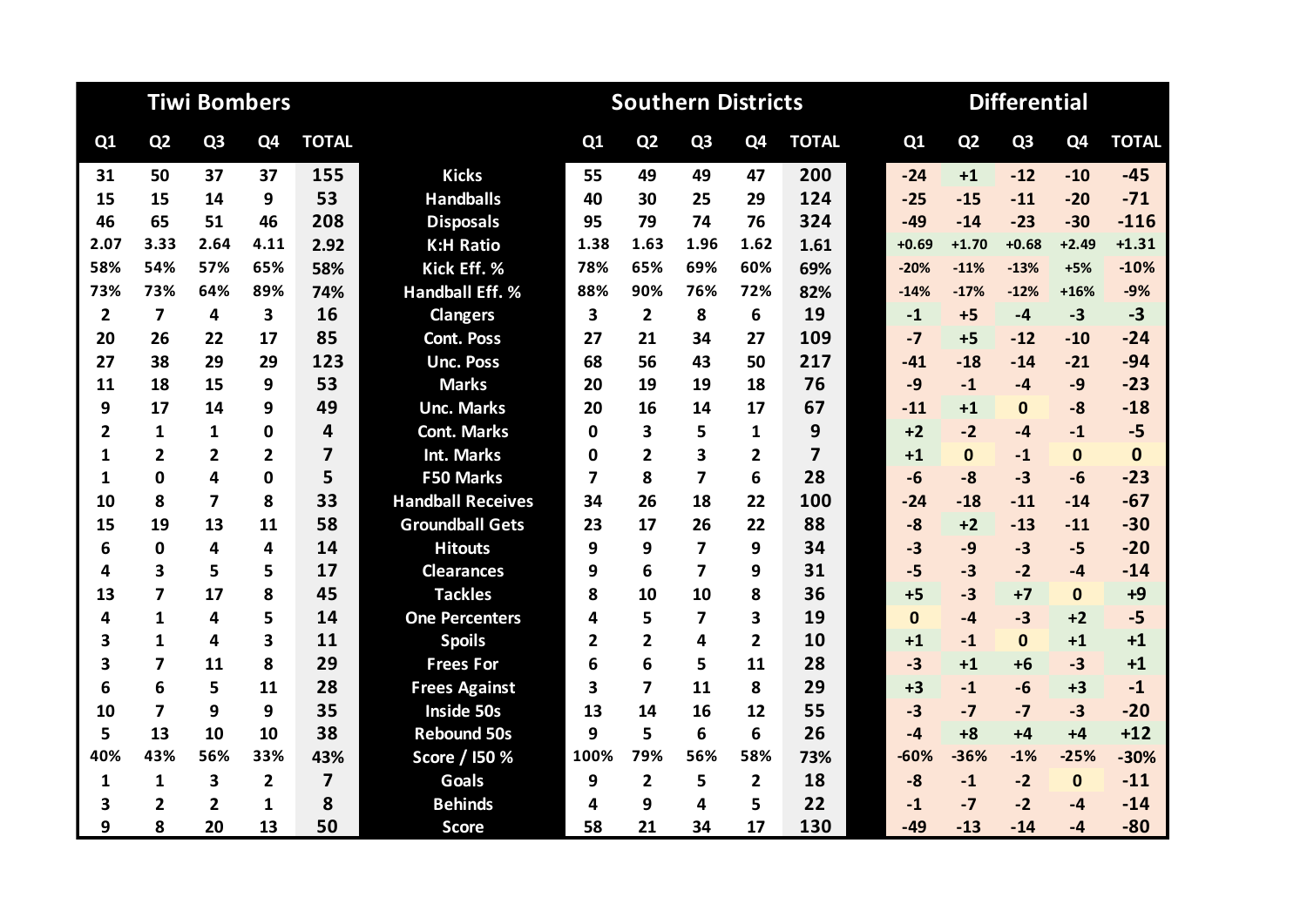|                       |                |                        |             |                    |           |                          |              |           |       |                      |               |                       | <b>Tiwi Bombers</b> |              |                 |              |            |          |    |             |                |                |                |                   |                    |                |              |
|-----------------------|----------------|------------------------|-------------|--------------------|-----------|--------------------------|--------------|-----------|-------|----------------------|---------------|-----------------------|---------------------|--------------|-----------------|--------------|------------|----------|----|-------------|----------------|----------------|----------------|-------------------|--------------------|----------------|--------------|
| <b>Player</b>         | К              | н                      | D           |                    | KE% HE%   | <b>CLG</b>               | $\mathsf{C}$ | <b>UP</b> | М     | UM                   | <b>CM</b>     | IM                    | F50M                | ΗR           | GBG             | но           | <b>CLR</b> | т        | 1% | <b>SP</b>   | FF             | FA             | <b>150</b>     | <b>R50</b>        | G                  | В              | <b>SA</b>    |
| 29 G Puruntatameri    | 14             | 5                      | 19          |                    | 57% 100%  | 1                        |              | 12        | 6     | 6                    | 0             | 1                     | 0                   | 4            | 6               | 0            | 1          | 0        | 0  | 0           | $\mathbf{1}$   | 2              | 1              | 4                 | 0                  | 0              | 0            |
| 25 S Austral          | 14             | 1                      | 15          | 57%                | 0%        | 1                        | 4            | 11        | 4     | 3                    |               | 1                     | 0                   | 2            | 2               | 0            | 0          | 2        | 3  | 3           |                | 0              | 0              | 9                 | 0                  | 0              | 0            |
| 50 B Kantilla         | 12             | 2                      | 14          | 67%                | 50%       | 0                        | 6            | 8         | 5     | 4                    | 1             | 1                     | 1                   | 2            | 1               | 0            | 0          | 6        | 1  | 0           | 6              | 3              | 3              | 4                 | 1                  | 1              | 1            |
| 05 K Kantilla         | 10             | 3                      | 13          | 70%                | 100%      | 1                        | 6            | 7         | 3     | 3                    | 0             | 0                     | 0                   | 3            | 6               | 0            | 2          | 2        | 0  | 0           | 0              | 4              | 3              | $\mathbf{1}$      | 1                  | 0              | 1            |
| 38 D Munkara          | -10            | 3                      | 13          | 90%                | 100%      | 0                        | 2            | 11        | 3     | 3                    | 0             | 1                     | 0                   | 2            | 2               | 0            | 1          | 3        | 1  | 1           | 1              | 1              | 4              | 3                 | 0                  | 0              | 0            |
| 12 W Dulla            | 9              | 3                      | 12          | 44%                | 67%       | $\Omega$                 | 7            | 5         | 2     |                      | 1             | 0                     | 1                   | 1            | 5               | $\Omega$     | 1          | 3        | 0  | 0           | 1              | 0              | 4              | 0                 | 1                  | $\overline{2}$ | 0            |
| 22 Aidan McAdam       | 9              | 3                      | 12          | 33%                | 33%       | 3                        | 5            | 5         | 2     | 2                    | 0             | 1                     | 0                   | 1            | 4               | 0            | 0          | 3        | 0  | 0           | 2              | 1              | 0              | 3                 | 0                  | 0              | 0            |
| 04 M Thompson         | 7              | 4                      | 11          | 43%                | 50%       | 2                        | 5            | 6         | 2     | $\overline{2}$       | 0             | 0                     | 0                   | 3            | 3               | 0            | 0          | 1        | 0  | 0           | $\overline{2}$ | 1              | $\overline{2}$ | 0                 | 0                  | $\Omega$       | 0            |
| 03 Douglas Cunningham | 9              | 1                      | 10          | 33%                | 100%      | 0                        | 5            | 8         | 3     | 3                    | 0             | 0                     | 0                   | 3            | 3               | 0            |            | 3        | 0  | 0           | 2              | 2              |                | 0                 | 2                  | 0              | 0            |
| 09 W Robinson         | 4              | 6                      | 10          | 100% 100%          |           | 0                        | 4            | 6         | 4     | 4                    | 0             | 0                     | 0                   | 1            | 4               | 0            | 2          | 2        |    | 0           | 0              | 0              | 2              | 0                 | 0                  | 0              | 1            |
| 21 M Suttle           | 7              | 3                      | 10          | 57%                | 33%       | 2                        | 3            | 6         | 2     | 2                    | 0             | 1                     | 0                   | 1            | 2               | 0            | 0          | 3        | 3  | 3           | 2              | 0              | 0              | 5                 | 0                  | 0              | 0            |
| 48 Austin Tipungwuti  | 9              | 0                      | 9           | 56%                | #####     | 2                        | 4            | 5         | 4     | 4                    | 0             | 1                     | 0                   | 1            | 1               | 0            | 1          | 2        | 0  | 0           | 3              | 0              | 1              | 4                 | 0                  | 0              | 0            |
| 17 F Apuatimi         | 5              | $\overline{2}$         | 7           |                    | 60% 100%  | 0                        | 1            | 6         | 3     | 3                    | 0             | $\Omega$              | 0                   | $\Omega$     | 0               | $\Omega$     | 0          | 2        | 0  | $\Omega$    | $\mathbf{1}$   | $\mathbf{1}$   | 2              | 2                 | 0                  | 0              | 1            |
| 28 D Singh-Lippo      | 4              | 3<br><b>CONTRACTOR</b> | 7           | 0%                 | 33%       | 0<br><u>mmmmmmmm</u>     | 6            | 1         | 0     | 0                    | 0             | 0                     | 0                   | 1            | 6               | 0            | 2          | 3        | 0  | 0           | 0              | $\mathbf{1}$   | 2              | 0                 | 0                  | 0<br>manan a   | 0<br>manan m |
| 36 M Joshua           | 5<br>anan masa | 2                      | 7           | 40%                | 50%       | 1                        | 3            | 4         | 2     | 2                    | 0             | 0                     | 1                   | 2<br>www.www | 3<br>ana ana an | 0            |            | anan ana | 0  | 0           | 0              | 1              |                | 0                 | 0                  | 0              | 3            |
| 07 H Bolton           | 5              | 1<br>anana.            | 6<br>onon o |                    | 60% 100%  | 1<br>------------------- | manana.      | 6         | 2     | 2<br><b>CONTRACT</b> | 0<br>ananan a | 0<br><b>CONTRACTO</b> | 1<br>mm             | 2<br>ana ar  | 0<br>n mener    | 0<br>mana ny | 0          |          | Ω  | 0<br>ana ar |                | <b>Service</b> |                | 0<br>onono.       | 0<br>anana amin'ny | 1<br>ananana.  | 0<br>ommune  |
| 13 D Puautjimi        | 5              | 1                      | 6           | 60%                | 100%      | 0                        | 5            | 1         | 0     | 0                    | 0             | 0                     | 0                   | 1            | 2               | 0            | 3          | 1        | 2  | 1           | 3              | 1              | 2              | 0                 | 0                  | 1              | 0            |
| 44 D Neal             | 3              | 3                      | 6           | 0%                 | 67%       | 2                        | 3            |           | 2     | 2                    | 0             | 0                     | 0                   | 0            | 2               | 0            | 0          | 1        | 0  | 0           | 2              | 1              |                | 0                 | 0                  | 0              | 0            |
| 39 C Moreen           | 4              | 1                      | 5           |                    | 100% 100% | 0                        | 2            | 3         | 2     | $\mathbf 1$          | 1             | $\mathbf 0$           | 1                   | 1            | 1               | 0            | 1          | 0        | 0  | 0           | 0              | 0              | 0              | $\overline{2}$    | $\overline{2}$     | 0              | 0            |
| 08 L Oborn            | 1              | 3                      | 4           | 100%               | 67%       | 0                        | 3            | 1         | 0     | 0                    | 0             | 0                     | 0                   | 1            | 2               | 14           | 1          | 4        | 2  | 2           | 1              | 6              | 1              | 0                 | 0                  | 0              | 0<br>monon   |
| 23 R Darcy Jalimana   | 2              | 2                      | 4           | 50%                | 100%      | 0                        | 1            | 3         | 2     | 2                    | 0             | 0                     | 0                   | 1            | 1               | 0            | 0          | 1        | 0  | 0           | 0              | 1              | 2              | 0                 | 0                  | 0              | 0            |
| 31 S Babui            | 2              | 1                      | 3           |                    | 100% 100% | 0                        | 2            | 1         | 0     | 0                    | 0             | 0                     | 0                   | 0            | 2               | 0            | 0          | 0        | 1  | 1           | 0              | 0              | 1              | 1                 | O                  | 0              | 0            |
|                       |                |                        |             |                    |           |                          |              |           |       |                      |               |                       |                     |              |                 |              |            |          |    |             |                |                |                |                   |                    |                |              |
| <b>TIWI</b>           | 155            | -53                    | 208         | 58% 74%            |           | 16                       | 85           | 123       | 53    | 49                   | 4             |                       | 5                   | 33           | 58              | 14           | 17         | 45       | 14 | 11          | 29             | 28             | 35             | 38                |                    | 8              | 7            |
| <b>SDFC</b>           | <b>200</b>     | 124                    |             | 324 69% 82%        |           | 19                       | 109          | 217       | 76    | 67                   | 9             |                       | 28                  | 100          | 88              | 34           | 31         | 36       | 19 | 10          | 28             | 29             | 55             | 26                | 18                 | 22             | 34           |
| <b>Differential</b>   | -45            |                        |             | $-71$ $116$ $10\%$ | $-9%$     | -3                       | $-24$        | -94       | $-23$ | $-18$                | -5            | 0                     | $-23$               | $-67$        | $-30$           | $-20$        | $-14$      | $+9$     | -5 | $+1$        | $+1$           | $-1$           |                | $-20$ $+12$ $-11$ |                    | $-14$          | $-27$        |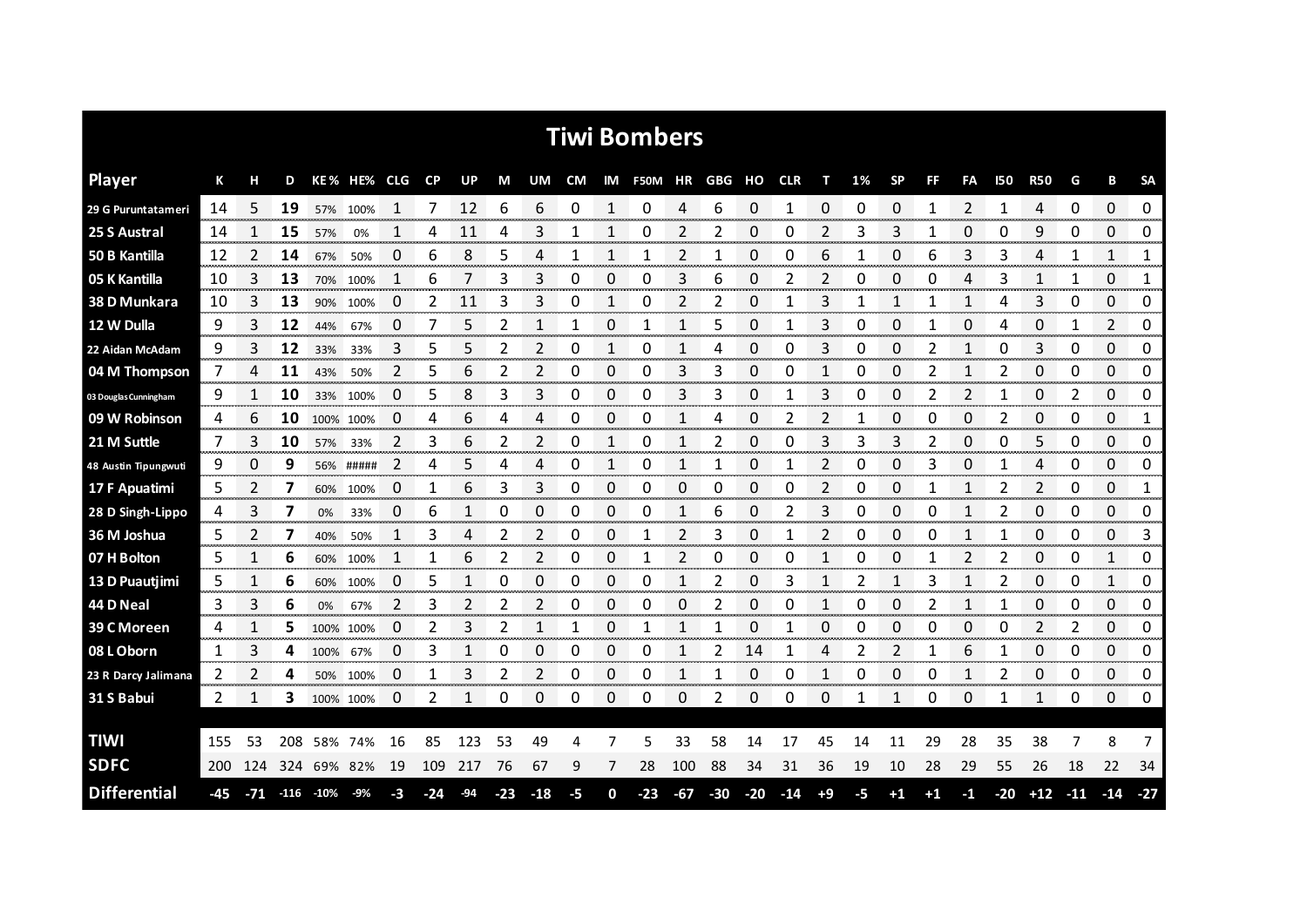|                      |     |     |     |                                   |          |      |           |           |    |             |      |   | <b>Southern Districts</b> |     |                       |    |    |      |      |           |               |      |     |            |    |                               |              |
|----------------------|-----|-----|-----|-----------------------------------|----------|------|-----------|-----------|----|-------------|------|---|---------------------------|-----|-----------------------|----|----|------|------|-----------|---------------|------|-----|------------|----|-------------------------------|--------------|
| <b>Player</b>        | К   |     | D   | KE% HE% CLG                       |          |      | <b>CP</b> | <b>UP</b> | М  | UM          |      |   | CM IM F50M HR GBG HO CLR  |     |                       |    |    | т    | 1%   | <b>SP</b> | FF            | FA   | 150 | <b>R50</b> | G  | В                             | <b>SA</b>    |
| 08 M Bowden          | 17  | 11  | 28  | 71%                               | 82%      |      |           | 20        | 7  | 7           | 0    | 1 | 0                         | 6   | 6                     | 0  | 6  | 2    | 3    | 0         | 3             | 0    | 5   | 5          | 0  | $\overline{2}$                | $\mathbf{1}$ |
| 04 D Staunton        | 15  | 10  | 25  | 67%                               | 90%      |      | 11        | 15        | 4  | 4           | 0    | 0 | 1                         | 10  | 10                    | 0  | 5  | 5    | 0    | 0         | 1             | 3    | 5   | 1          | 0  | 0                             | 4            |
| 17 J McQueen         | 15  | 9   | 24  | 80%                               | 89%      |      | 10        | 14        |    | 6           | 1    | 0 | 3                         | 5   | 6                     | 0  | 3  | 2    |      |           | 3             | 1    | 4   | 1          |    | 2                             | 5            |
| 31 D Barry           | 13  | 11  | 24  | 69%                               | 91%      | 1    | 3         | 22        | 4  | 4           | 0    | 0 | 1                         | 13  | 3                     | 0  | 1  | 3    | 2    |           | 3             | 1    |     | 1          | 0  | 3                             | 5            |
| 05 D McLachlan       | 9   | 11  | 20  | 67%                               | 82%      | 0    | 8         | 12        | 3  | 3           | 0    | 0 | 0                         | 5   | 8                     | 0  | 4  | 1    | 0    | 0         | 1             | 1    | 6   | 0          | 0  | 0                             | 3            |
| 07 B Schwarze        | 10  | 10  | 20  | 70%                               | 70%      | 2    | 11        | 9         | 3  | 1           | 2    | 2 | 1                         | 6   | 8                     | 0  | 2  | 1    | 0    | 0         | 1             | 0    | 3   | 4          | 0  | 0                             | 2            |
| 34 C McAdam          | 12  |     | 19  |                                   | 42% 100% | 0    | 5         | 14        | 2  | 2           | 0    | 2 | 0                         | 7   | 3                     | 0  | 0  | 2    | 3    | 2         | 2             | 2    |     | 6          | 0  | 0                             | 0            |
| 01 T Demamiel        | 12  | 5   | 17  | 75%                               | 80%      | 2    | 7         | 10        | 6  | 5           | 1    | 0 | 0                         | 4   | 6                     | 0  |    | 0    | 0    | 0         | 0             | 1    | 5   | 0          | 0  | 1                             | 2            |
| 23 F Driscoll        | 10  |     | 17  | 70%                               | 86%      | 2    | 8         | 9         | 5  | 4           | 1    | 0 | 0                         | 3   | 7                     | 1  |    | 4    | 2    | 1         | 1             | 3    | 2   | 1          | 1  | 0                             | 1            |
| 03 J Ross            | 12  | 3   | 15  | 67%                               | 67%      | 1    | 2         | 13        | 8  | 8           | 0    | 0 | 8                         | 2   | 2                     | 0  | 0  | 2    | 0    | 0         | 0             | 3    | 0   | 0          | 8  | 4                             | 2            |
| 11 J Farrer          | 9   | 6   | 15  | 78%                               | 83%      | 1    |           | 7         | 3  | 3           | 0    | 0 | 1                         | 3   | 7                     | 0  | 4  | 2    | 0    | 0         | 0             | 0    | 4   | 0          | 0  | 0                             | 3            |
| <b>19 L Williams</b> | 13  |     | 15  | 38%                               | 100%     | 2    | 3         | 13        | 10 | 8           | 2    | 0 | 10                        | 2   |                       | 0  | 0  | 0    | 0    | 0         |               | 2    | 0   | 0          | 4  | 5                             | 2            |
| 24 L Delahey         | 7   |     | 14  | 100% 71%                          |          | 0    | 4         | 10        | 0  | 0           | 0    | 0 | 0                         | 9   | 3                     | 0  |    | 0    |      | 1         | 1             | 0    | 2   | 0          | 0  | $\Omega$                      | 0            |
| 12 M Duffy           | 8   | 5   | 13  | 75%                               | 80%      | 1    | 3         | 10        | 4  | 4           | 0    | 0 | 1                         | 4   | 3                     | 0  | 0  | 2    | 0    | $\Omega$  | $\mathfrak z$ | 1    | 0   | 1          | 0  | 1                             | 0            |
| 14 Benjamin Ah Mat   | 9   |     | 10  |                                   | 67% 100% | 0    |           | 8         | 1  |             | 0    | 0 | 0                         | 5   | 0                     | 0  | 0  | 3    | 0    | 0         | 2             | 2    | 5   | 0          |    | 1                             | 0            |
| 33 J Watts           | 5.  | 4   | 9   | 80%                               | 100%     | 1    | 3         |           | 1  | 1           | 0    | 0 | 0                         | 5   | 3                     | 0  | 0  | 0    | 0    | 0         | 0             | 1    | 2   | 1          |    | 0                             | 2            |
| 35 P Gallow          | 2   | 6   | 8   | 0%                                | 50%      | 2    | 5         | 3         | 2  | 1           | 1    | 1 | 1                         | 1   | 3                     | 24 |    | 1    | 2    | 2         | 2             | 0    |     | 0          | 0  | 1                             | 0            |
| 36 D Robertson       | 4   | 3   | 7   | 75%                               | 100%     | 0    | 3         | Δ         | 2  | 2           | 0    | 0 |                           | 2   | 3                     | 9  |    | 1    |      | 0         |               | 3    | 0   | 0          |    | 1                             | 1            |
| 09 K Jones           | 4   | 1   | 5   | 75%                               | 100%     | 0    | 2         | 3         | 1  | 0           | 1    | 1 | 0                         | 2   |                       | 0  | 0  | 0    | 0    | 0         | 2             | 3    |     | 2          | 0  | 0                             | 0            |
| 18 A Morrish         | 3   | 2   | 5   | 100% 50%                          |          | 0    | 1         | 4         | 2  | 2           | 0    | 0 | 0                         | 2   | 1                     | 0  | 0  | 4    |      |           | 0             | 1    | 0   | 2          | 0  | 0                             | 0            |
| 21 R Lehmann         | 3   | 2   | 5   | 33%                               | 50%      | 1    | 3         | 2         | 0  | 0           | 0    | 0 | 0                         | 1   | 3                     | 0  | 1  | 1    |      | 1         | 1             | 1    |     | 0          | 0  | 0                             | 1            |
| 29 J Ganley          | 4   | 1   | 5.  | 100% 100%                         |          | 0    | 1         | 4         | 1  | 1           | 0    | 0 | 0                         | 3   | 1                     | 0  | 0  | 0    | 2    | 0         | 0             | 0    | 1   | 1          | 1  | 0                             | 0            |
|                      |     |     |     |                                   |          |      |           |           |    |             |      |   |                           |     |                       |    |    |      |      |           |               |      |     |            |    |                               |              |
| <b>SDFC</b>          | 200 | 124 | 324 | 69%                               | 82%      | 19   | 109       | 217       | 76 | 67          | 9    | 7 | 28                        | 100 | 88                    | 34 | 31 | 36   | 19   | 10        | 28            | 29   | 55  | 26         | 18 | 22                            | 34           |
| <b>TIWI</b>          | 155 | 53  |     | 208 58% 74%                       |          | 16   | 85        | 123       | 53 | 49          | 4    | 7 | 5                         | 33  | 58                    | 14 | 17 | 45   | 14   | 11        | 29            | 28   | 35  | 38         | 7  | 8                             | $7^{\circ}$  |
| <b>Differential</b>  |     |     |     | $+45$ $+71$ $+116$ $+10\%$ $+9\%$ |          | $+3$ | $+24$ +94 |           |    | $+23$ $+18$ | $+5$ | 0 |                           |     | $+23$ +67 +30 +20 +14 |    |    | $-9$ | $+5$ | $-1$      | $-1$          | $+1$ |     |            |    | $+20$ $-12$ $+11$ $+14$ $+27$ |              |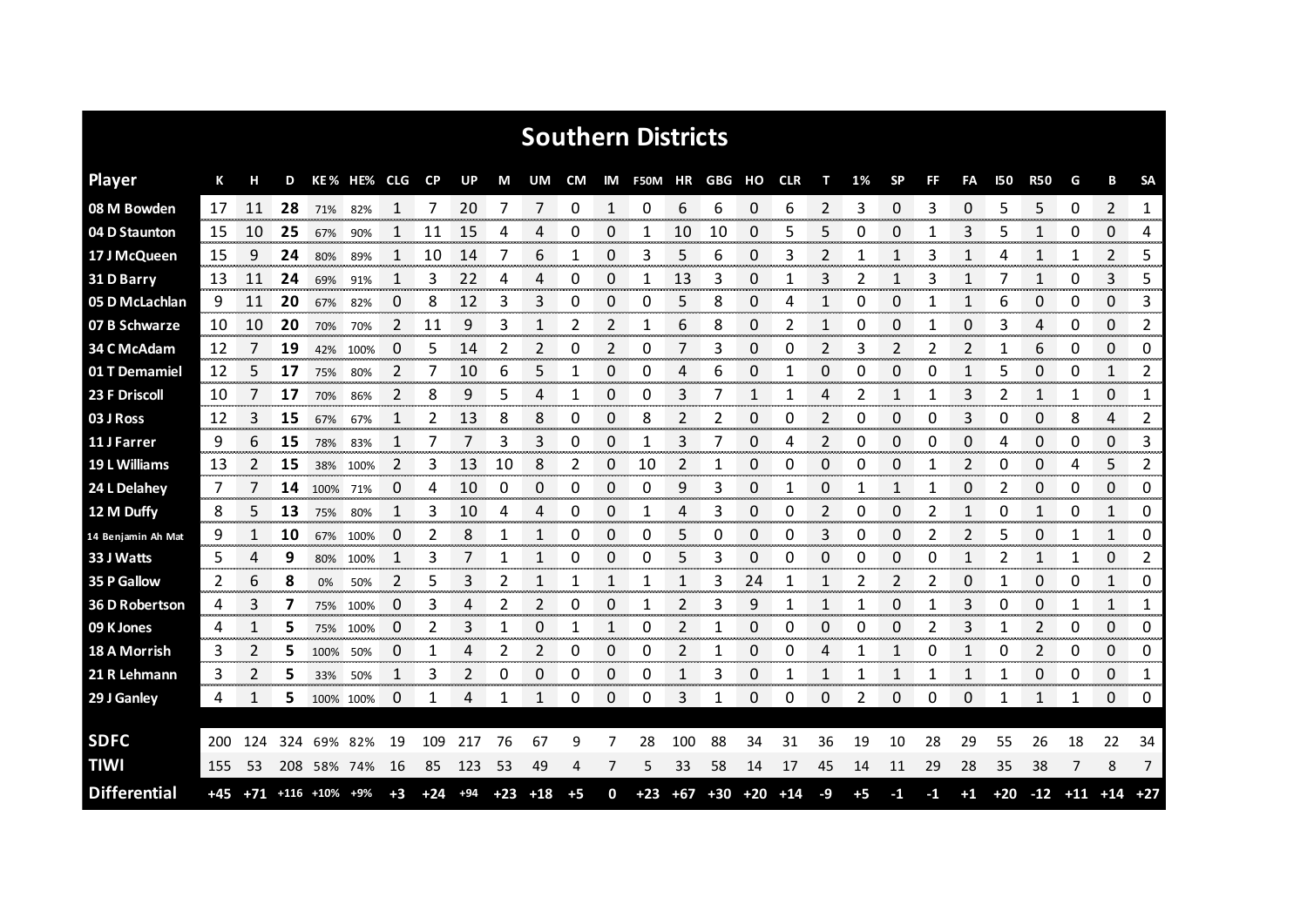|                        |             | <b>Score Sources</b> |
|------------------------|-------------|----------------------|
|                        | <b>TIWI</b> | <b>SDFC</b>          |
| <b>Turnover</b>        | 4.5.29      | 11.11.77             |
| <b>Stoppage</b>        | 2.1.13      | 6.10.46              |
| <b>Kick In</b>         | 1.2.8       | 1.1.7                |
| <b>TOTAL</b>           | 7.8.50      | 18.22.130            |
|                        |             | <b>Defensive 50</b>  |
| <b>Turnover</b>        | 3.2.20      | 3.4.22               |
| <b>Stoppage</b>        | 0.0.0       | 0.0.0                |
| <b>Kick In</b>         | 1.2.8       | 1.1.7                |
| <b>TOTAL</b>           | 4.4.28      | 4.5.29               |
|                        |             | <b>Midfield</b>      |
| <b>Turnover</b>        | 1.3.9       | 7.5.47               |
| <b>Centre Bounce</b>   | 2.1.13      | 3.4.22               |
| <b>B/ARC Stoppages</b> | 0.0.0       | 3.5.23               |
| <b>TOTAL</b>           | 3.4.22      | 13.14.92             |
|                        |             | <b>Forward 50</b>    |
| <b>Turnover</b>        | 0.0.0       | 1.2.8                |
| <b>Stoppage</b>        | 0.0.0       | 0.1.1                |
| <b>TOTAL</b>           | 0.0.0       | 1.3.9                |